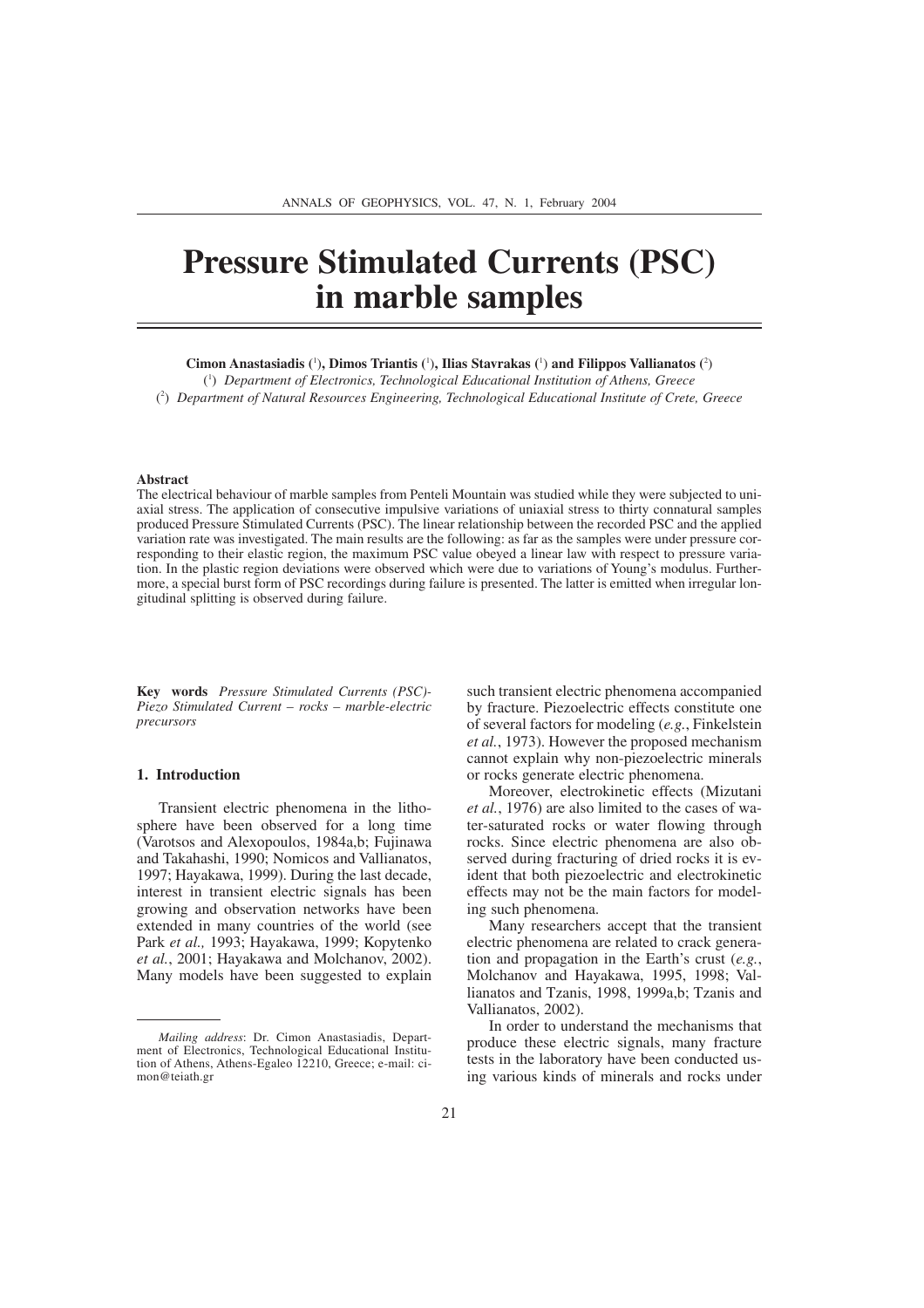both dry and saturated conditions (*e.g.*, Nitsan, 1977; Ogawa *et al.*, 1985; Brady and Rowell, 1986; Cress *et al.*, 1987; Yamada *et al.,* 1989; Enomoto and Hashimoto, 1990; Hadjicontis and Mavromatou, 1994,1995; O'Keefe and Thiel, 1995; Freund, 2000; Takeuchi and Nagahama, 2001; Stavrakas *et al.,* 2003).

Since transient electric phenomena are promising candidates as earthquake precursors, a series of laboratory experiments of uniaxial compression of marble samples were carried out to understand the underlying physical mechanisms of electric signal generation. In the first set of experiments, marble samples were subjected to a time-varying uniaxial compressional stress at both variable and constant stress rates, not exceeding the elasticity limit (Stavrakas *et al.*, 2003; Vallianatos *et al*., 2004). The applied stress henceforth in the experiments is uniaxial compressional stress. The technique used to measure the current emitted from rock samples while applying stress at various rates will henceforth be referred to as pressure stimulated current technique. The experimental results support the validity of the Moving Charged Dislocation (MCD) model (see Vallianatos and Tzanis 1998, 1999a,b; Tzanis and Vallianatos, 2002).

In the present paper, we show experimental results obtained in the case of applying stress that produced deformations in the plastic range up to fracture. The results suggest that the proportionality factor  $\gamma$  between the emitted current (*I*) and the stress rate (*dS*/*dt*) changes as we pass to the plastic region, in consistency with the MCD model.

Furthermore, an experimental attempt to understand an electrical activity (*i.e* a series of short pulses) observed approaching failure is given.

#### **2. Sample and experimental description**

Marble belongs to the class of metamorphic rocks. Its structural inhomogeneities are due to either natural or man-made causes such as the application of mechanical stress or chemical processing.

In the described experiment, thirty Dionysos marbles (see table I) collected from Mt. Penteli, Attica were used. The Dionysos marble, which has been typically used since ancient times for the construction of artifacts and monuments, is mainly composed of calcite (98%) and other minerals, depending on the variety of marble, such as muscovite, sericite and chlorite (Kleftakis *et al.*, 2000). Its content in quartz is very low, about  $0.2\%$ . Its density is 2.7 g/cm<sup>3</sup> and its porosity is approximately 0.4%. Calcite crystals are polygonic, mainly equisized, sometimes exhibiting twinning and their texture may be characterized as *quasi*-homoblastic. The rock is white with a few thin parallel ash-green coloured veins containing silver-shaded areas due to the existence of chlorite and muscovite. Matrix rocks were intentionally selected to be *quasi* single-grained. The experiment was conducted in a Faraday shield to prevent electric noise. The noise-protected system comprised a uniaxial hydraulic load machine (Enerpac-RC106) that applied compressional stress to the sample, which was placed on a stainless steel base. The marble sample was placed between two thin teflon plates in the direction of stress to provide electrical insulation. The values of the externally applied stress were recorded using a manometer. A pair of electrodes was attached to the marble sample using conductive paste. The electrodes were attached in a direc-

| Sample code<br>Marble Dionysos | Dimensions<br>(mm)       | Experimental technique applied                                       |
|--------------------------------|--------------------------|----------------------------------------------------------------------|
| MD001 to MD010                 | $50 \times 50 \times 50$ | PSC technique applied<br>on sequential stress variations             |
| MD011to MD030                  | $50 \times 50 \times 45$ | PSC measurements closely<br>to the failure with constant stress rate |

**Table I.** Information table containing the samples used during the described experiments.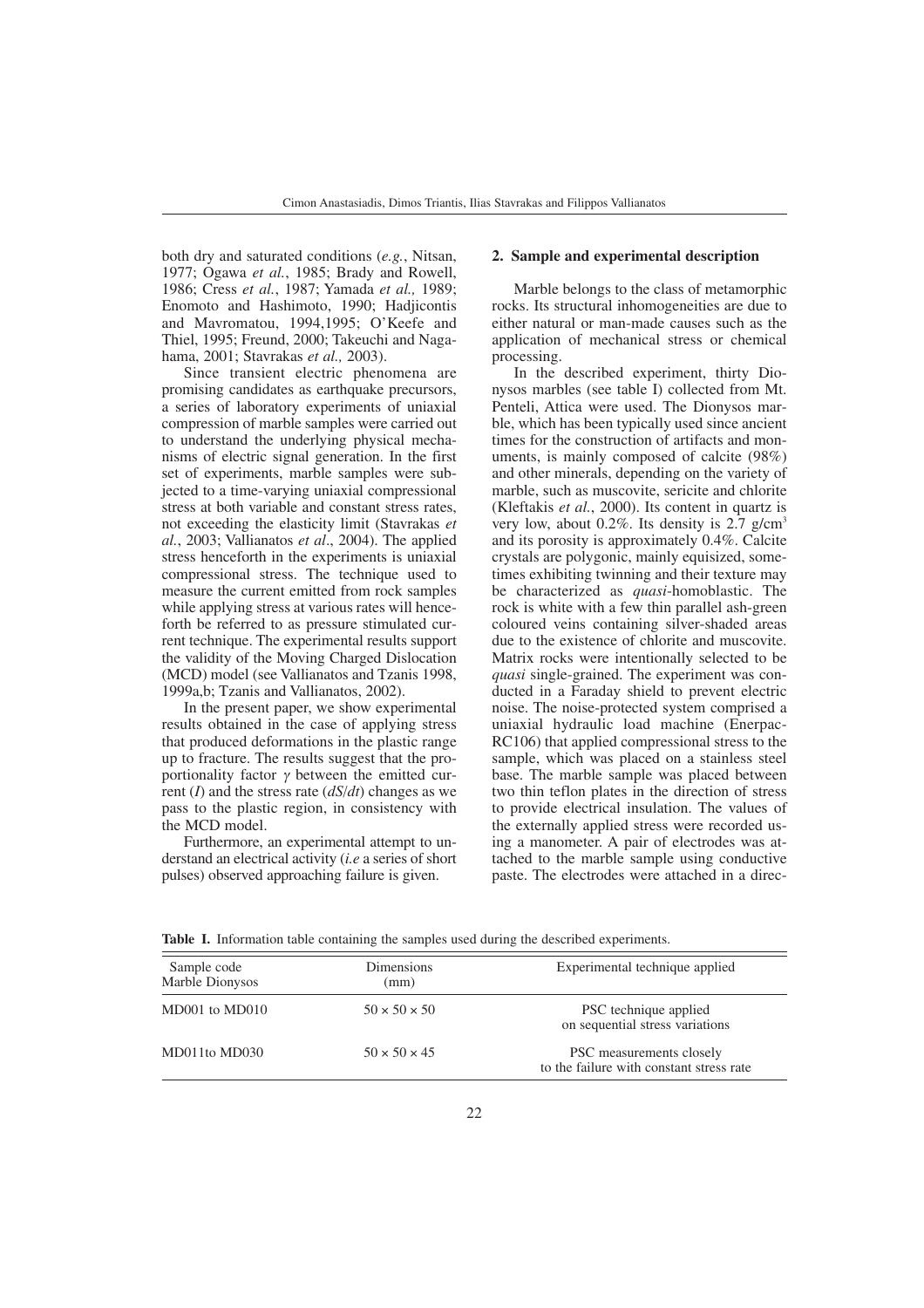

2. Copper electrodes 5. Steel base 3. Leads to the electrometer

**Fig. 1.** Experimental setup.

tion perpendicular to the axis of the applied stress (see fig. 1). For electrical measurements, a sensitive programmable electrometer Keithley 617 was used, (current range from 0.1 fA to 20 mA).

# **3. Experimental results and discussion**

In a set of previously conducted PSC experiments on marble samples (Stavrakas *et al.,* 2003; Vallianatos *et al.*, 2004), the samples were subjected to uniaxial stress in the elastic range of the material.

In the present set of experiments, multiple incremental stress variations were applied to the sample to pass progressively from the elastic into the plastic range.

Figure 2a-c shows the measured time series of the applied stress *S* (fig. 2a), the stress rate *dS*/*dt* (fig. 2b) and the current emission (fig. 2c) which is of the order of pA. The recording described corresponds to a stress range that the material behaves elastically. Our experimental data obey a scaling law relating the emitted current (*I*) and the stress rate *dS*/*dt, (*see Hadjicontis and Mavromatou, 1994; Vallianatos and Tzanis, 1998, 1999a; Stavrakas *et al.*, 2003).

Recordings of the currents emitted due to successive abrupt changes of the applied stress both in regions where the material behaves elastically and in regions where the material is in the plastic range are shown in fig. 3a-c. Figure 3a depicts the sequence of steps of incremental stress variations. We note that the secondary axis was graded in values of normalized stress *S*/*S*max where *S*max is the maximum applied stress on the material close to failure. Figure 3b shows the stress rate *dS*/*dt* with respect to time. Figure 3c is the emitted current (*I*) with respect to time. We proceed now to the study of the relation between the emitted current (*I*) and the stress rate *dS*/*dt,* when the applied stress *S* takes values in both the elastic and plastic ranges. In



**Fig. 2a-c.** Time records of (a) stepwise applied stress to Penteli marble sample (MD007), b) the corresponding stress rate (*ds*/*dt*) and (c) the emitted PSC.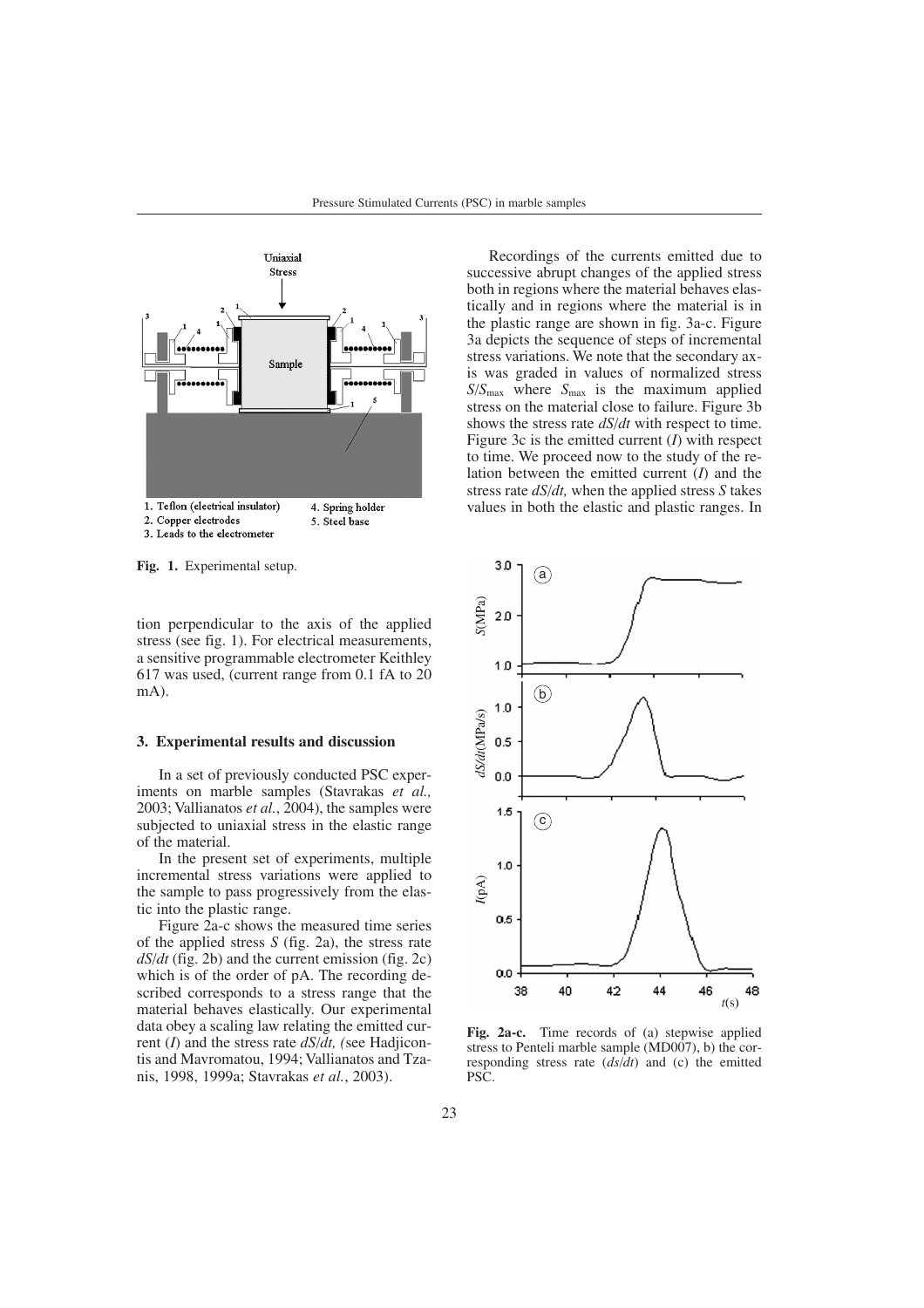

**Fig. 3a-c.** Time recordings of (a) successive abruptly applied stresses onto the sample (MD007), b) the corresponding stress rates and  $(c)$  PSC.





**Fig. 4.** Scaling factor  $\gamma$  with respect to the normalized stress.

**Fig. 5.** Normalized experimental stress-strain diagram from a Penteli marble sample.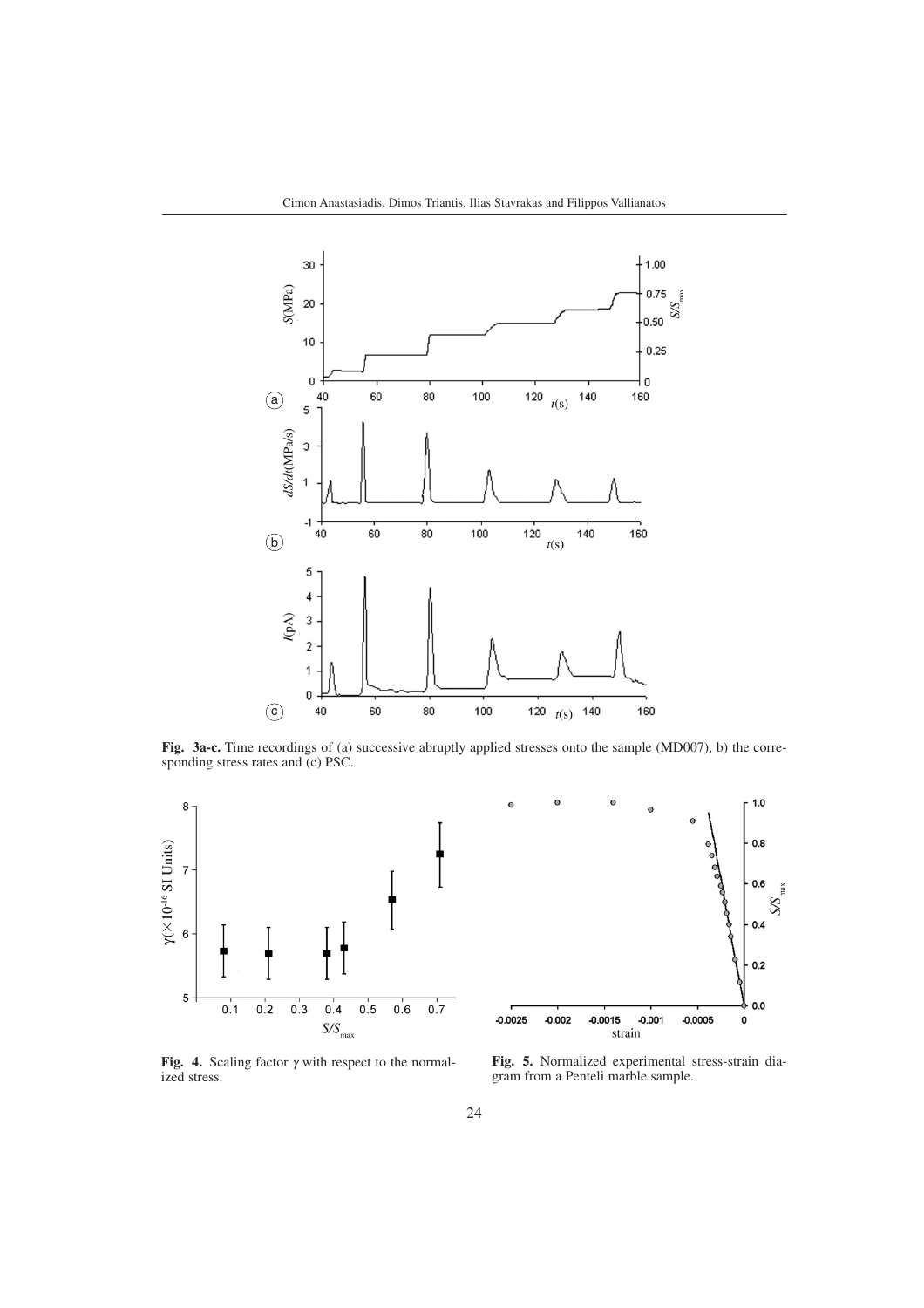

**Fig. 6a-c.** Time records of two PSC peaks taken from a marble sample (MD014) at fracture: a) curves, b) depict stress and (c) stress rate respectively.

previous papers, based on the MCD model, Vallianatos and Tzanis (1998, 1999a) propose a scaling between the emitted current and the stress rate *dS*/*dt,* when the material is uniaxially compressed

$$
I = \gamma \frac{dS}{dt} \tag{3.1}
$$

where  $\gamma$  is a scaling factor which has a reciprocal dependence to the Young's modulus *Y* (*i.e.* <sup>γ</sup> ∼ ∼ 1/*Y*) of the material.

Since we study the behaviour of marble samples in both the elastic and plastic ranges we may estimate the dependence of the scaling factor  $\gamma$  on stress. Figure 4 demonstrates the dependence of factor  $\gamma$  on the normalized stress ( $S/S<sub>max</sub>$ ). The scaling factor  $\gamma$  was calculated using the experimental data according to the relationship

$$
\gamma = \frac{I_{\text{max}}}{\left(\frac{dS}{dt}\right)_{\text{max}}}
$$

where  $I_{\text{max}}$  is the maximum value of the emitted current during the application of uniaxial stress (*S*) and  $(dS/dt)_{\text{max}}$  is the corresponding maximum stress rate. In the calculation of the quantity *S*/*S*max, the stress *S* corresponds to its aver-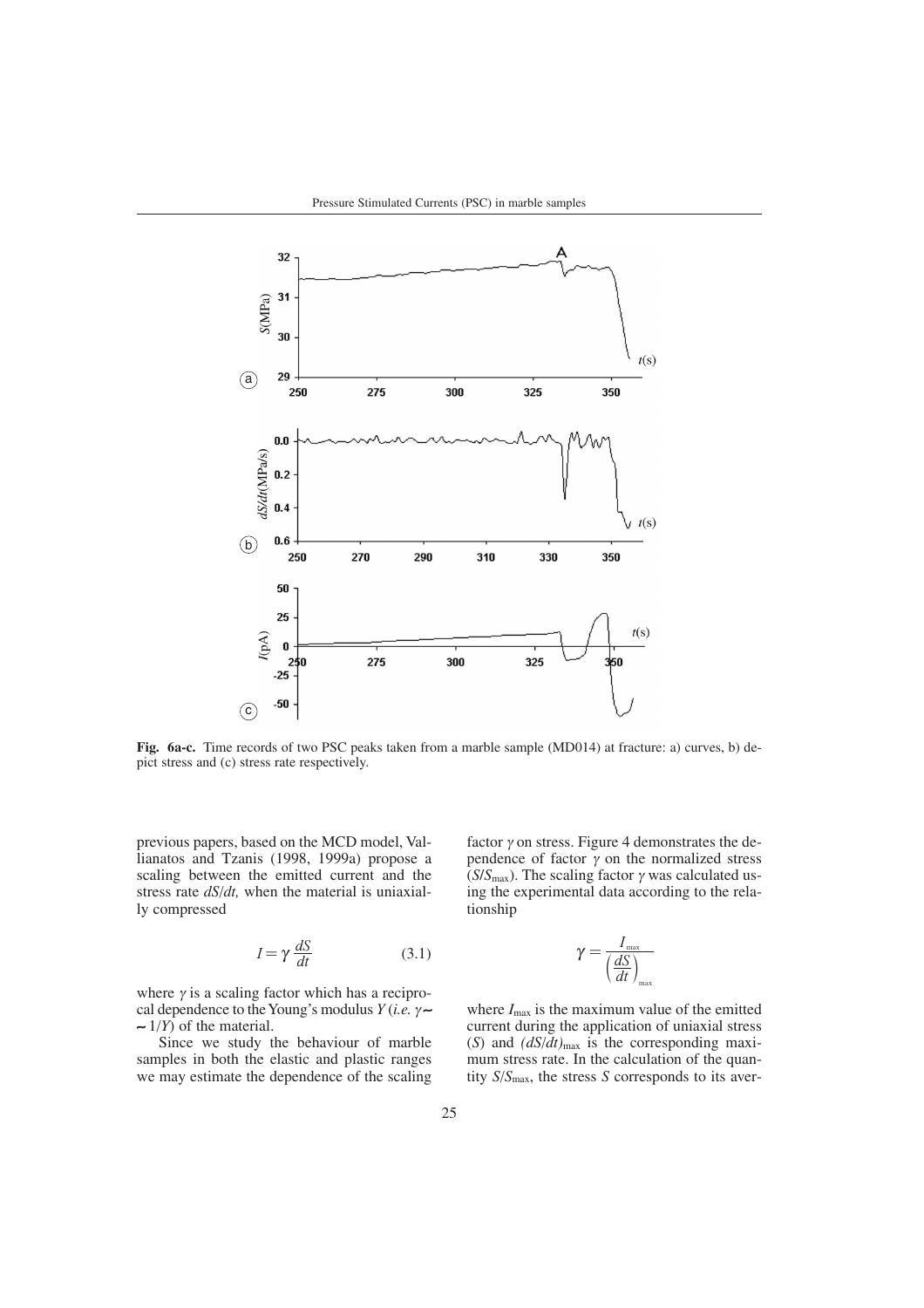age value during each stress step. This is practically equal to the instantaneous stress on the sample at the time when the maximum value of the stress rate *(dS*/*dt)*max is exerted. It becomes clear in the diagram of fig. 4 that when the applied stress is less than 0.5 *S*max, the value of the factor  $\gamma$  remains practically constant. Noticeable is the fact that as far as  $S/S_{\text{max}} < 0.5$  the material behaves elastically and Young's modulus remains constant. This becomes evident in the normalized stress-strain diagram (fig. 5). The diagram was constructed using data of marble samples from Mt. Penteli, Attica (Kleftakis *et al.*, 2000). When the ratio  $S/S_{\text{max}} > 0.5$  the material exits the elastic range and gradually enters the plastic range thus Young's modulus *Y* is continuously decreasing.

According to the MCD model, the scaling factor  $\gamma$  is proportional to 1/*Y*. This is consistent with the experimental result indicating that as the values of normalized stress *S*/*S*max increase, the factor  $γ$  increases too. The latter becomes evident if the calculated values of  $\gamma$  that correspond to the plastic range for  $0.6 < S/S<sub>max</sub> < 0.7$ are considered (fig. 4). From the microphysical point of view we note that applying stresses in the plastic range, structural changes are introduced into the samples depending on the stress state. According to Hallbauer *et al.* (1973), when the sample is stressed uniaxially with stress beyond 0.55 *S*max up to 0.65 *S*max then microcracks appear. These cracks are the most dominant factor of all heterogeneities that govern the failure nucleation process in rock samples (Lei *et al.*, 2000) and are the sources of macrocracks that will appear when stress exceeds 0.85 *S*max and increases up to failure.

We proceed now to study PSC near the failure range. Figure 6a-c shows PSC emission when the applied stress was greater than 0.95 *S*max. The continuously increasing stress on the sample and the corresponding stress rate *dS*/*dt* are depicted in fig. 6a and 6b respectively. The maximum recorded stress *S*max on the sample is recorded at  $t = 334$  s, accompanied by a short abrupt decrease of the stress value. Simultaneously, the first current peak is recorded (fig. 6c). At the time interval between 340 s and 350 s stress was kept approximately constant and was followed by sample fracture accompanied by a

second more intense current peak. A photograph of the status of the specimen after the experiment is shown in fig. 7. The two main fracture planes (which were created while stress was instantaneously decreased) can be seen to lie along the direction of stress (point A in fig. 6a). Such fractures could be the result of a large number of microcracks that had already been generated when the sample had suffered a stress between 0.55 *S*max and 0.85 *S*max (Jaeger and Cook, 1979).

Systematic laboratory study of the PSC emitted by marble samples due to stress slightly before fracture suggests that when irregular longitudinal splitting is observed during the failure process (fig. 8a), then for each fracture plane corresponding to a macrocrack a PSC peak is observed. Thus, the number of PSC peaks appearing just before dynamic failure is



**Fig. 7.** Sample photo after fracture to show the fracture planes (sample: MD027).



**Fig 8a,b.** Fracture modes of geomaterials: a) planes parallel to the direction of stress, b) planes diagonal to the direction of stress.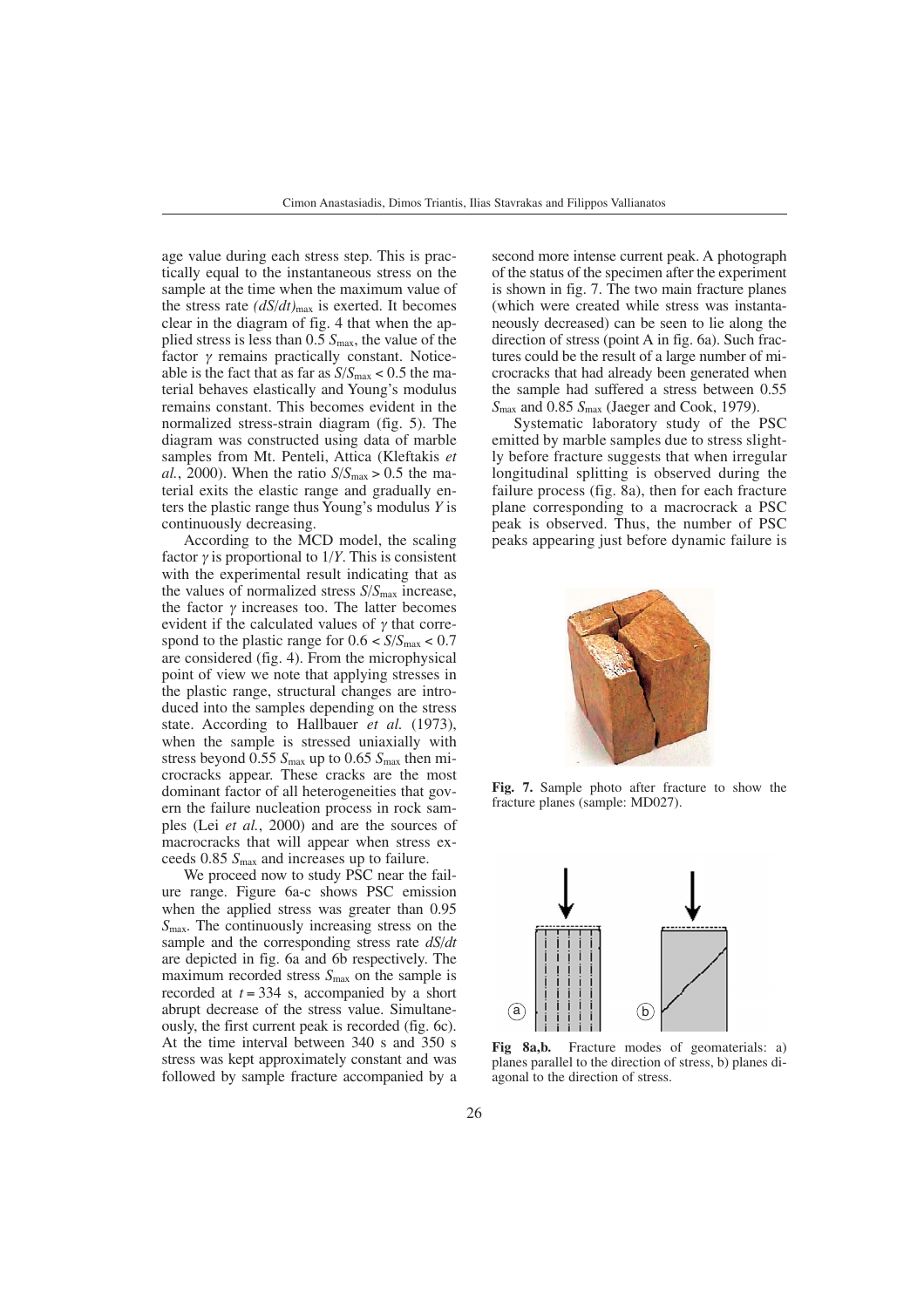associated with the number of macrocracks created in directions nearly parallel to the direction of the applied stress. The experimental stressing of marble samples with multiple failure planes (*i.e.* similar to the one depicted in



**Fig. 9a-c.** Multiple PSC peaks of a marble sample (MD016) in the time interval of the appearance of microcracks (parallel to the direction of the applied stress) and fracture time: a) stress, b) stress rate and (c) PSC.



**Fig. 10.** PSC peak at diagonal fracture of a marble sample (MD018). Curve (*a*) corresponds to stress changes on a normalized axis; curve (*b*) corresponds to PSC.

fig. 7) gave multiple PSC peaks (see fig. 9a-c). On the other hand, when the failure of the sample forms a shear fracture, then a «single» PSC peak is observed (see fig. 10). The latter experimental results could possibly be related to the two types of electric earthquake precursors (*i.e.* single signals and electrical activities) reported by Varotsos and Lazaridou (1991).

#### **4. Concluding remarks**

In this paper, Pressure Stimulated Currents (PSC) were studied on a typical geomaterial (Penteli marble).

We first established a correlation between the emitted PSC and the applied stress rate. When the material was stressed within its elastic range, a linear relation between PSC and stress rate (*dS*/*dt*) was observed. Deviation from linearity exists when the applied stress on the geomaterial is driven to the plastic range. This is due to the dependence of the scaling factor between PSC and stress rate on Young's modulus.

We have shown that slightly before fracture. PSC emissions were detected associated with the fracture mode of the geomaterial. When the failure of the sample forms a shear fracture, then a «single» PSC peak is detected. When irregular longitudinal splitting is observed during the failure process then a PSC sequence is recorded which may suggest that each fracture plane corresponding to a macrocrack activates an electrical process.

## *REFERENCES*

- BRADY, B.T. and G.A. ROWELL (1986): Laboratory investigation of the electrodynamics of rock fracture, *Nature*, **321**, 488-492.
- CRESS, G.O., B.T. BRADY and G.A. ROWELL (1987): Sources of electromagnetic radiation from fracture of rock samples in laboratory, *Geophys. Res. Lett.,* **14**, 331-334.
- ENOMOTO, J. and H. HASHIMOTO (1990): Emission of charged particles from indentation fracture of rocks, *Nature,* **346**, 641-643.
- FINKELSTEIN, D., R.D. HILL and J.R. POWELL (1973): The piezoelectric theory of earthquake lightning, *J. Geophys. Res.*, **78**, 992-993.
- FREUND, F. (2000): Time-resolved study of charge genera-